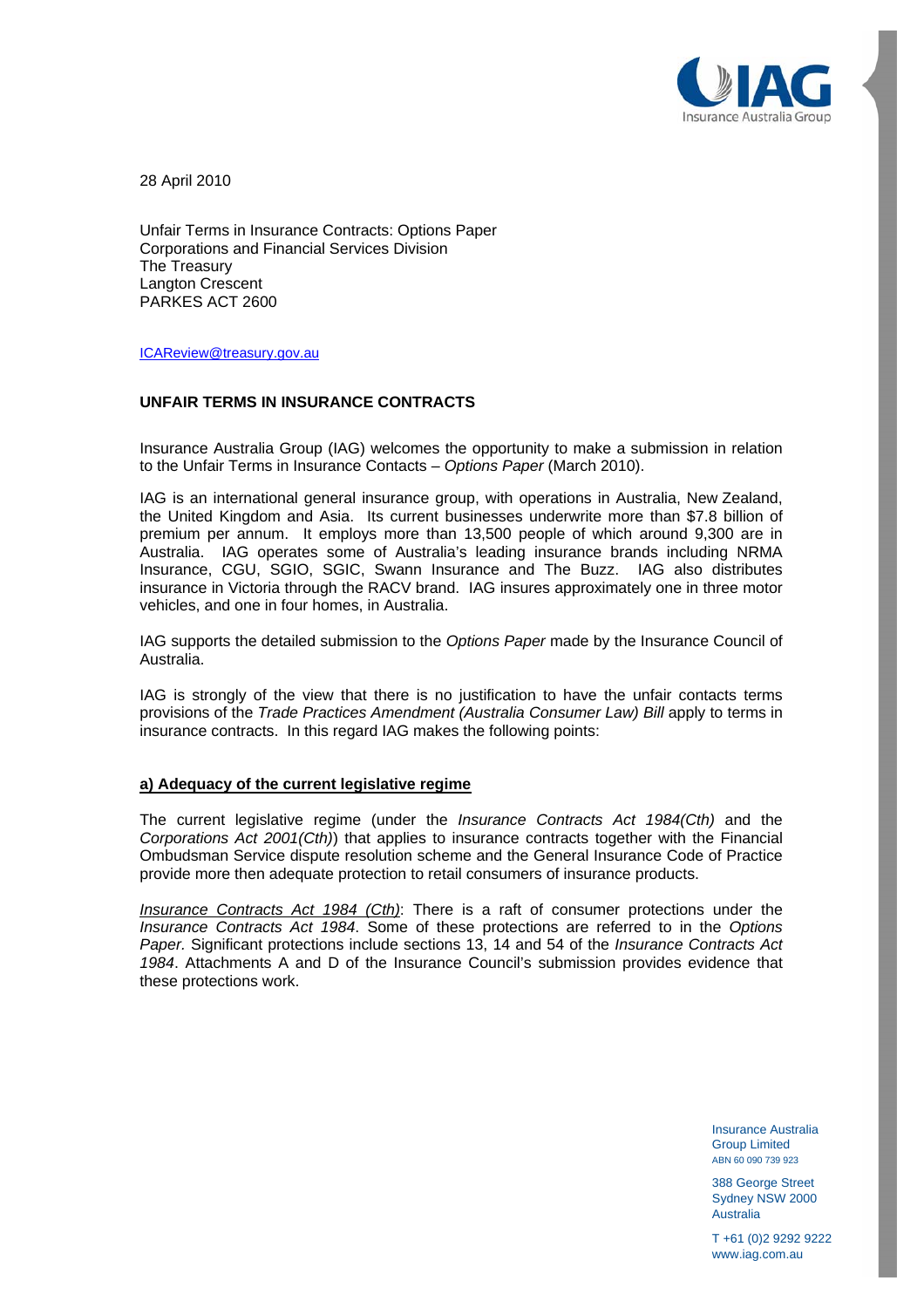Amendments to the *Insurance Contracts Act 1984* introduced into Parliament in March 2010 will increase consumer protections under the Act.

It is of particular note the preamble to the *Insurance Contracts Act 1984* outlines its specific purpose:

"*An Act to reform and modernise the law relating to certain insurance contracts so that a fair balance is struck between the interests of the insurers, insureds and other members of the public and so that the provisions included in such contracts, and practices of insurers in relation to such contracts, operate fairly, and for related purposes*."

The provisions of *Insurance Contract Act 1984* seek to ensure balance and fairness but in a manner that is specific to insurance contracts and in a manner that recognises that terms can be appropriately relied on in some circumstances but inappropriately relied on in other circumstances.

*Corporations Act 2001 (Cth*): Under the *Corporations Act 2001* there is an over arching obligation on insurers as the holder of an Australian Financial Services Licence to do all things necessary to ensure that financial services covered by their licence are provided efficiently, honestly and fairly (section 912A of the *Corporations Act 2001*). This obligation would apply to retail consumer.

There is also the product disclosure regime under the *Corporations Act 2001* and the cooling off provisions of this regime. The cooling off provisions enables an insured to opt out of the insurance contract after purchase if they change their mind. This gives the customer time to look at the product after purchase to consider carefully whether the product is really suitable for them. Further, section 991A of the *Corporations Act 2001* states "*A financial services licensee must not, in or in relation to the provision of a financial service, engage in conduct that is, in all the circumstances, unconscionable*." This section provides if a person suffers loss or damage because a financial services licensee contravenes this provision they may recover the amount of the loss or damage against the licensee.

Financial Ombudsman Service dispute resolution regime: The Financial Ombudsman Service (FOS) also provides a strong remedy for retail insurance customers. The FOS is:

a) available to customers at no cost; and

b) its decisions are binding on the insurer but not the customer.

The current FOS *Terms of Reference*, which apply as from 1 January 2010, give the FOS broad decision making powers. Significantly clause 8.2 states:

*"Subject to paragraph 8.1, when deciding a Dispute and whether a remedy should be provided in accordance with paragraph 9, FOS will do what in its opinion is fair in all the circumstances, having regard to each of the following:* 

*a) legal principles;* 

*b) applicable industry codes or guidance as to practice;* 

*c) good industry practice; and* 

*d) previous relevant decisions of FOS or a Predecessor Scheme (although FOS will not be bound by these)."* 

Note the need for the FOS to do what is fair in all the circumstances having regard to a) to d) above.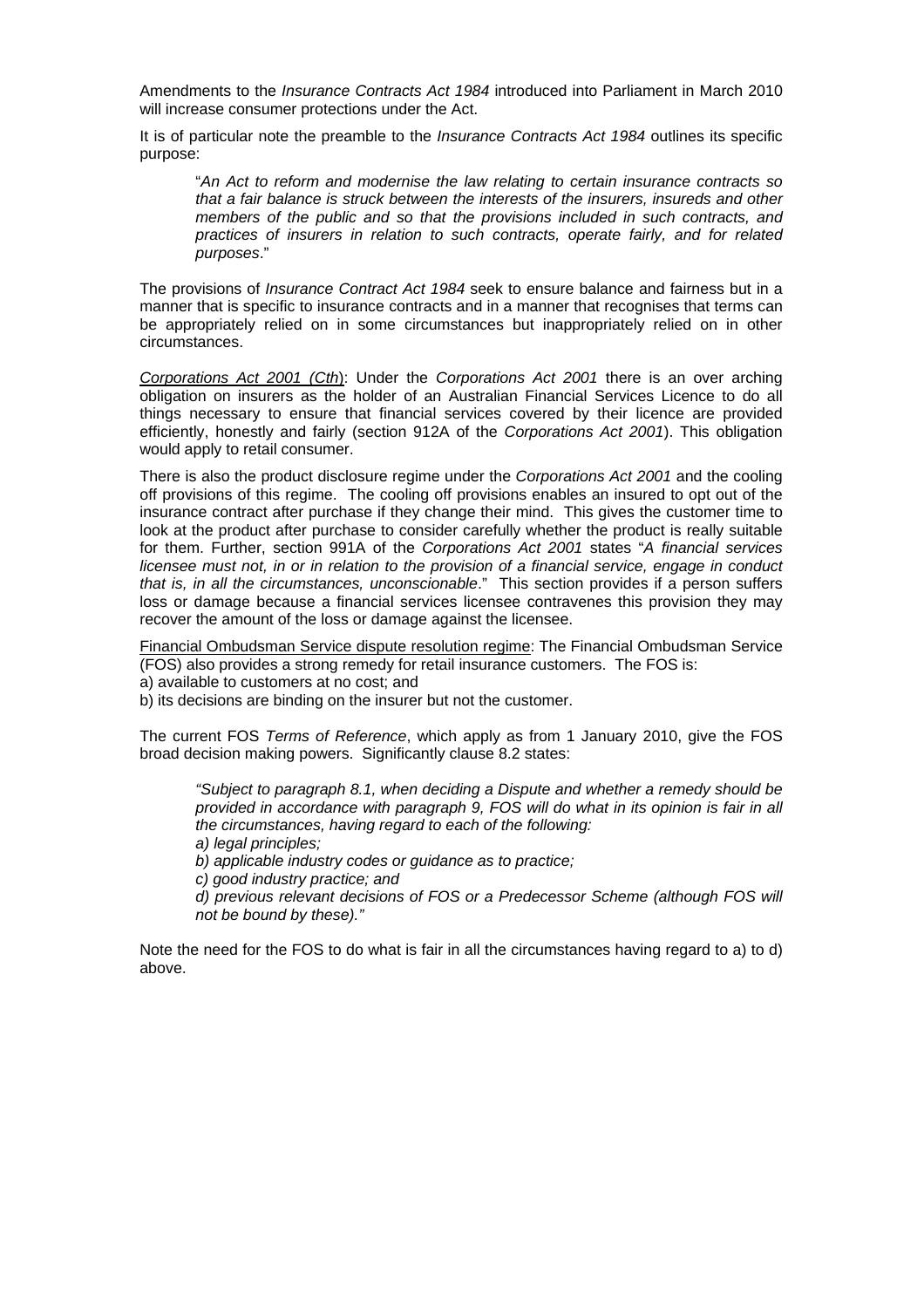*General Insurance Code of Practice:* The General Insurance Code of Practice also provides protection to consumers. Note particularly the amendments which take effect on 1 May 2010 which require the objectives of the Code and its provisions to be applied having regard to the fact that a contract of insurance is a contract involving the utmost good faith.(see Clause 1.19 of the Code and the Insurance Council's submission attachment A)..

# **b) Lack of evidence supporting unfair terms**

Specific claims examples have been provided in submissions to the Senate Economics Committee as evidence that unfair terms are a problem in insurance contracts. However care needs to be exercised when relying on specific examples. This is because each claim turns on its facts. Further, if focusing on a term in a contact, it is important to note the issue may not be the term itself. Rather the issue may be the application of the term to a given factual circumstance. It is this issue that particular provisions of the Insurance Contracts Act, such as section 14, protect against. This is demonstrated in the Insurance Council's submission. One will see section 14 remedies have been invoked where the FOS consider this appropriatesee for example attachment D to the Insurance Council submission.

To determine whether there is any objective evidence that unfair terms are a problem in insurance contracts one really needs to focus on statistical data. IAG is not aware of any statistical study done on unfair terms and insurance contracts. However statistics provided in Financial Ombudsman Service Annual Reports in relation to disputes generally do not support any additional consumer legislative remedies in the retail insurance sector. Financial Ombudsman Service Annual Report 2008, Table 11 Summary of Insurer's Annual Returns, for personal lines products shows there were 3,167,439 claims lodged with insurers. Of these:

- a) only 17,973 ended up in a dispute (only about 0.5%), and
- b) only 2,046 ended up being dealt with by the FOS (only about .06%).

These are very small numbers. Of the .06% we don't know what percentage, if any, relate to alleged unfair terms. However one can safely assume there would be a myriad of other matters that these disputes could relate to. So is there really an issue in relation to unfair term in insurance contracts?

#### **c) The unfair contracts test is unsuitable for insurance contracts**

Unfortunately the unfair terms legislation, because of the nature of the test, would have the potential to declare a term unfair and thus void just based on the facts of a particular case. All that needs to be shown is:

- a) the term would cause a significant imbalance in the parties rights and obligations arising under the contract,
- b) the term is not reasonably necessary in order to protect the legitimate interests of the party who would be advantaged by the term (ie the party relying on it), and
- c) the term would cause a detriment (whether financial or otherwise) to a party if it were to be applied or relied upon.

As noted above the effect of a term being declared as unfair is that it is void. This means the term can never be relied on in the contract. Any changes in the underlying policy terms may also impact on reinsurance coverage.